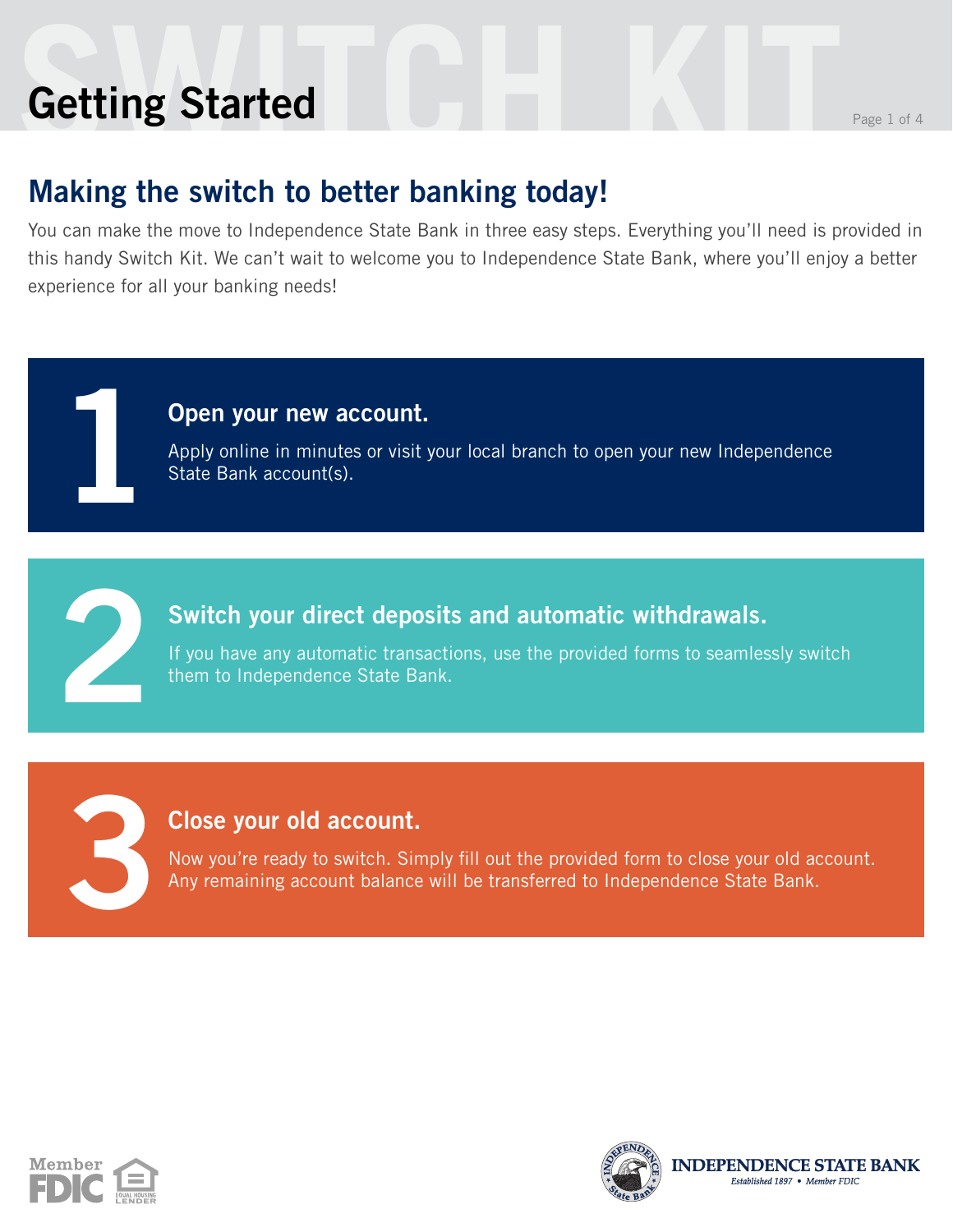### **Direct Deposit Authorization**

You can use your keyboard to fill out this form online, or you can print the form and complete it by hand.

Use this form to authorize your employer, retirement and pension funds, or any other agency to deposit your payment directly into your Independence State Bank account. Use one form for each direct deposit.

| <b>Notification of Direct Deposit Authorization Change</b>                                  | <b>Direct Deposit Checklist:</b>                               |
|---------------------------------------------------------------------------------------------|----------------------------------------------------------------|
| <b>Company or Employer:</b>                                                                 | Use this list to remember all<br>your direct deposits you need |
| <b>Address:</b>                                                                             | to transfer. These are the most<br>common direct deposits.     |
| City, State, Zip:                                                                           | Payroll                                                        |
| <b>Phone Number:</b>                                                                        | Investments                                                    |
| <b>Employee ID:</b>                                                                         | <b>Retirement Plans</b>                                        |
| (if applicable)                                                                             | <b>Social Security</b>                                         |
| Effective immediately, please deposit the net amount of my check to my Independence         |                                                                |
| State Bank account. I authorize (name of depositor)                                         |                                                                |
| to automatically deposit funds into the account below. This authorization shall remain in   |                                                                |
| place until I have submitted a new authorization, or until this authorization is changed or |                                                                |
| revoked by me in writing.                                                                   |                                                                |
| Place an X next to your desired option.                                                     |                                                                |
| Net amount to Independence State Bank CHECKING                                              |                                                                |
| Account #                                                                                   | Routing #<br>091805683                                         |
| Net amount to Independence State Bank SAVINGS                                               |                                                                |
| Account #                                                                                   | Routing #<br>091805683                                         |
|                                                                                             |                                                                |
| Signature:                                                                                  | Date:                                                          |
| Name:                                                                                       |                                                                |
| <b>Address:</b>                                                                             |                                                                |
| City, State, Zip:                                                                           |                                                                |
| <b>Phone Number:</b>                                                                        |                                                                |





**INDEPEI** 

**NDENCE STATE BANK** 

ed 1897 • Member FDIC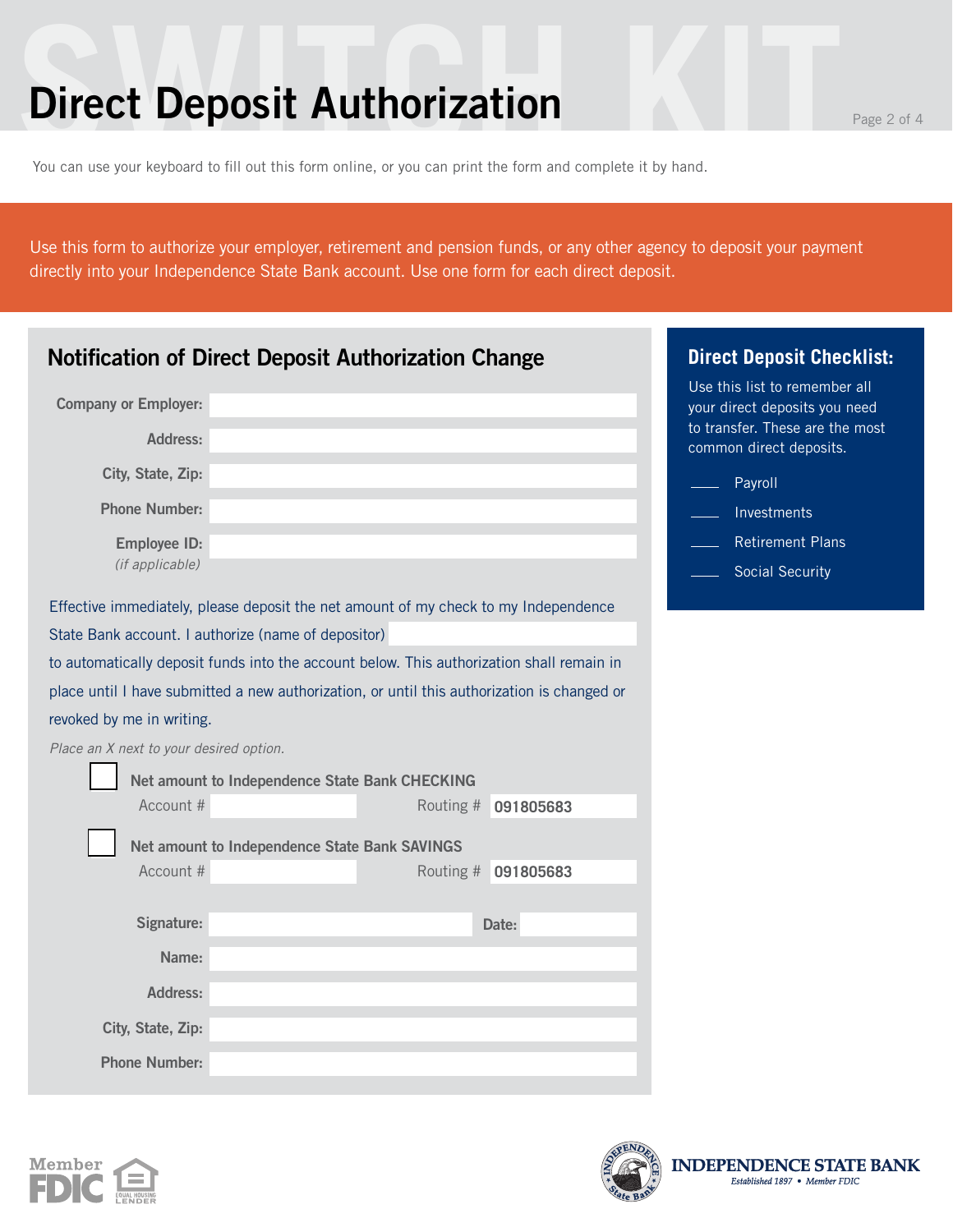### **Automatic Withdrawal Authorization Prage 3 of 4**

You can use your keyboard to fill out this form online, or you can print the form and complete it by hand.

Use this form to authorize a change to any automatic payment, deductions, or withdrawals from your account. Use one form for each automatic withdrawal. Or, many companies and agencies make it easy to change your account on record online on their website.

| <b>Notification of Withdrawal Authorization Change</b> |                                                                                                                                                                                                      | <b>Automatic Withdrawal</b><br><b>Checklist:</b>                  |
|--------------------------------------------------------|------------------------------------------------------------------------------------------------------------------------------------------------------------------------------------------------------|-------------------------------------------------------------------|
| <b>Name of Company:</b>                                |                                                                                                                                                                                                      | Use this list to remember all your                                |
| <b>Account Number:</b>                                 |                                                                                                                                                                                                      | automatic payments you need to<br>transfer. These are some of the |
| <b>Payment Amount:</b>                                 |                                                                                                                                                                                                      | most commonly used automatic<br>payments.                         |
| <b>Address:</b>                                        |                                                                                                                                                                                                      | Home Mortgage                                                     |
| City, State, Zip:                                      |                                                                                                                                                                                                      | Auto Loans                                                        |
| <b>Phone Number:</b>                                   |                                                                                                                                                                                                      | <b>Utilities</b>                                                  |
|                                                        |                                                                                                                                                                                                      | Insurance                                                         |
|                                                        | Please cancel all automatic withdrawals from my old institution:                                                                                                                                     |                                                                   |
| <b>Financial Institution:</b>                          |                                                                                                                                                                                                      | Cable/Internet                                                    |
| Account #                                              | <b>Bank Routing #</b>                                                                                                                                                                                | Gym/Club Memberships                                              |
|                                                        |                                                                                                                                                                                                      | <b>Credit Cards</b>                                               |
|                                                        | Please make all future automatic withdrawals from my new institution:                                                                                                                                | Investments                                                       |
| <b>Financial Institution:</b>                          | <b>Independence State Bank</b>                                                                                                                                                                       | Subscriptions                                                     |
| Account #                                              | Bank Routing #<br>091805683                                                                                                                                                                          | <b>Charity Donations</b>                                          |
|                                                        | This authorization will remain in effect until I have submitted to you a new authorization, or until<br>you have been notified by me in writing that this authorization has been changed or revoked. |                                                                   |
| Signature:                                             | Date:                                                                                                                                                                                                |                                                                   |
| Name:                                                  |                                                                                                                                                                                                      |                                                                   |
| <b>Address:</b>                                        |                                                                                                                                                                                                      |                                                                   |



**City, State, Zip:**

**Phone Number:**